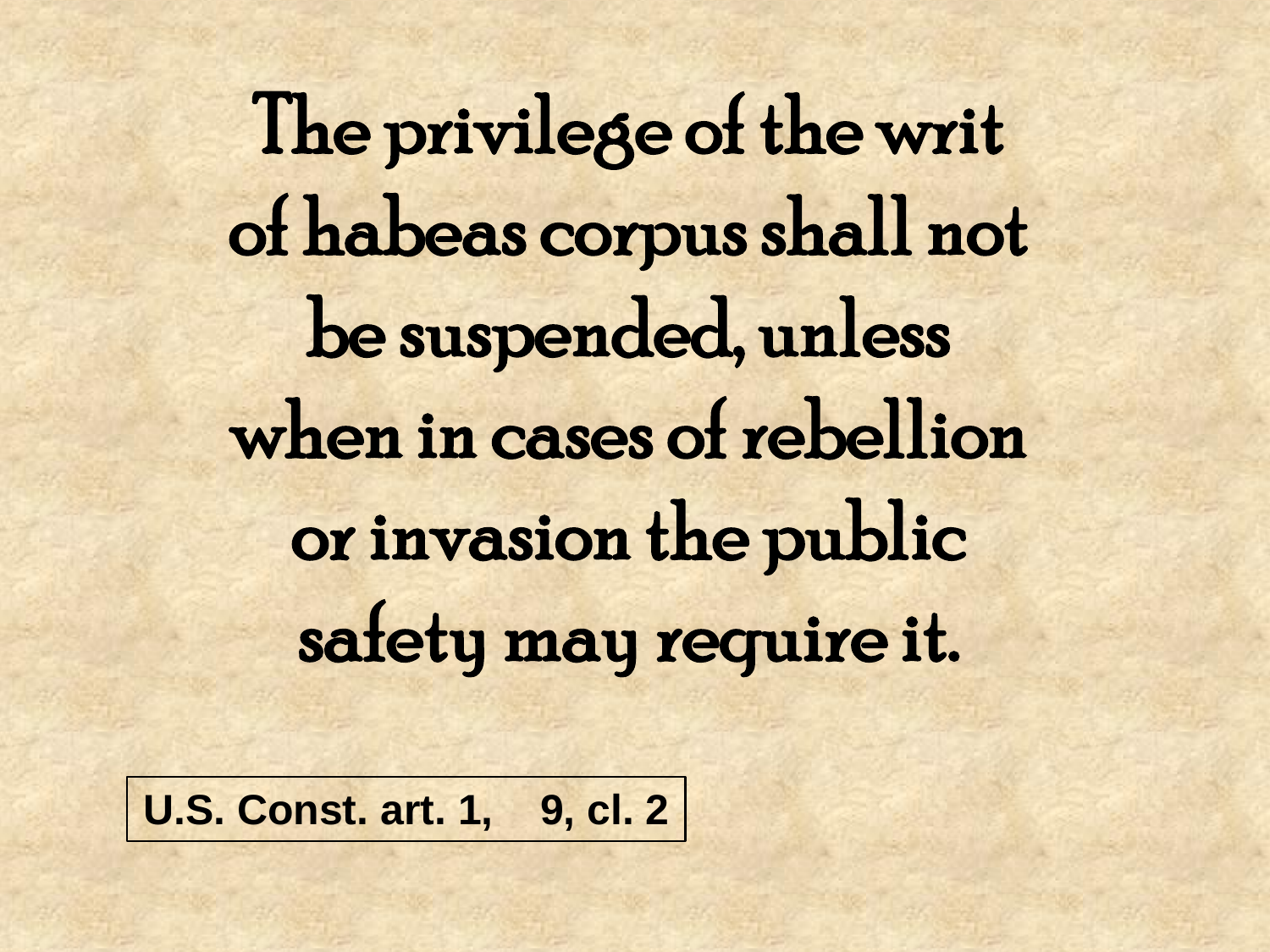

**April 19, 1861 Confederate Sympathizers' Attack on 6th Massachusetts Regiment in Baltimore**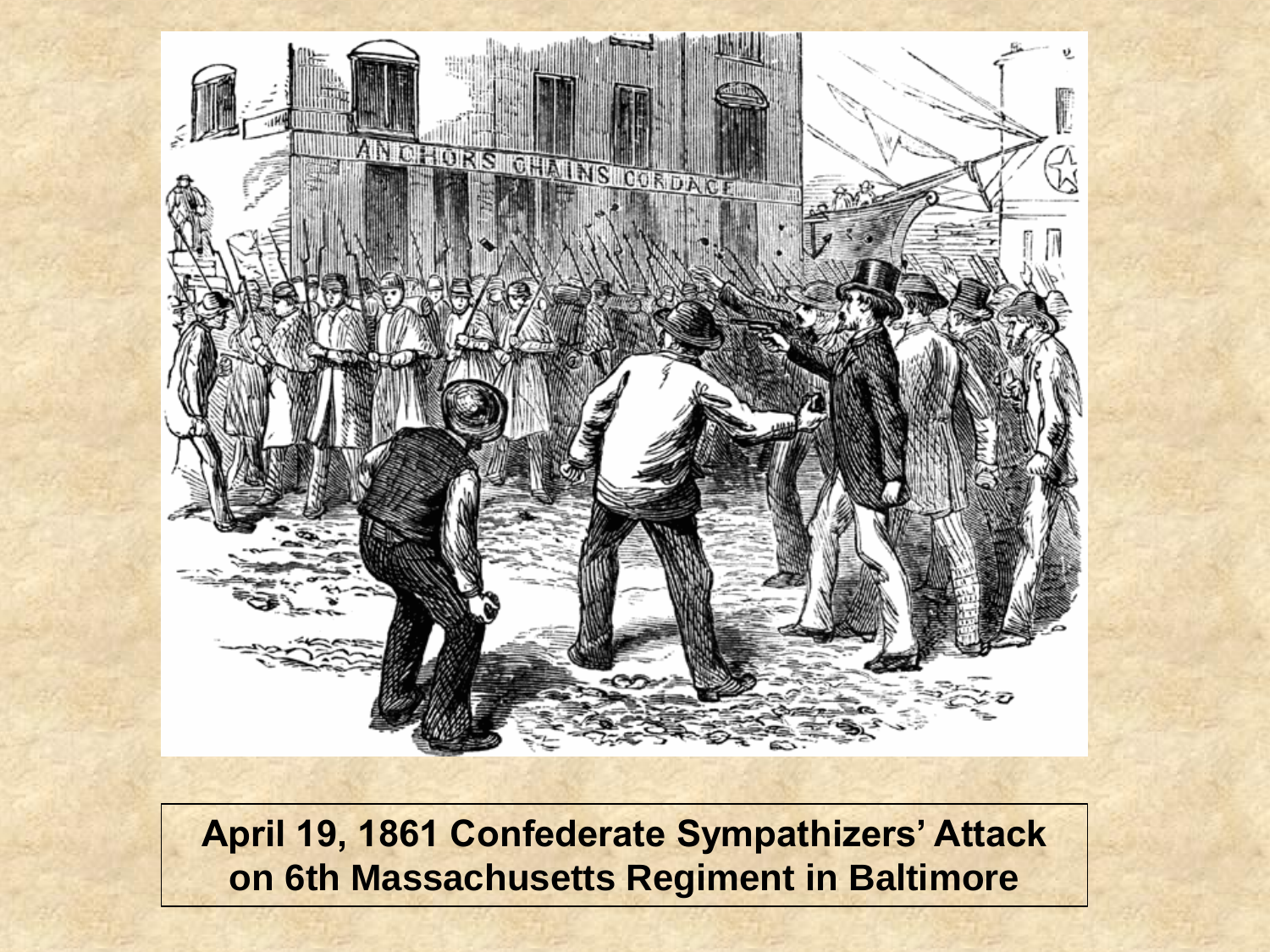*To the Commanding General of the Army of the United States:* 

 *You are engaged in suppressing an insurrection against the laws of the United States. If at any point on or in the vicinity of any military line which is now or which shall be used between the City of Philadelphia and the City of Washington you find resistance which renders it necessary to suspend the writ of Habeas Corpus for the Public Safety, you personally, or through the officer in command at the point at which resistance occurs, are authorized to suspend the writ. Given under my hand and the seal of the United States, at the City of Washington, this twenty seventh day of April, 1861, and of the Independence of the United States, the eighty-fifth.* 

> *Abraham Lincoln. By The President of the United States. William H. Seward. Secretary of State.*

**Exec. Order (Apr. 27, 1861)**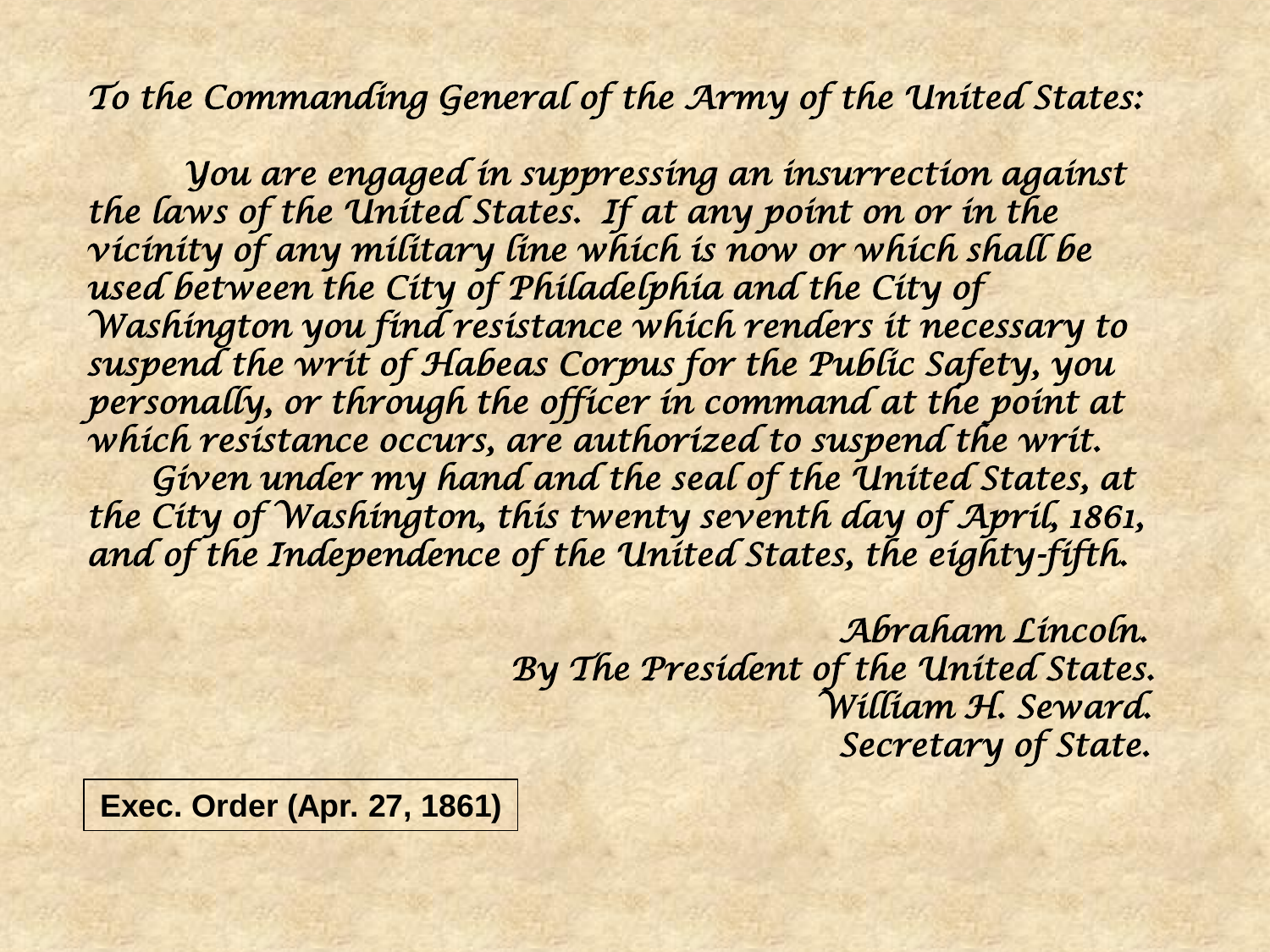

# **John Merryman**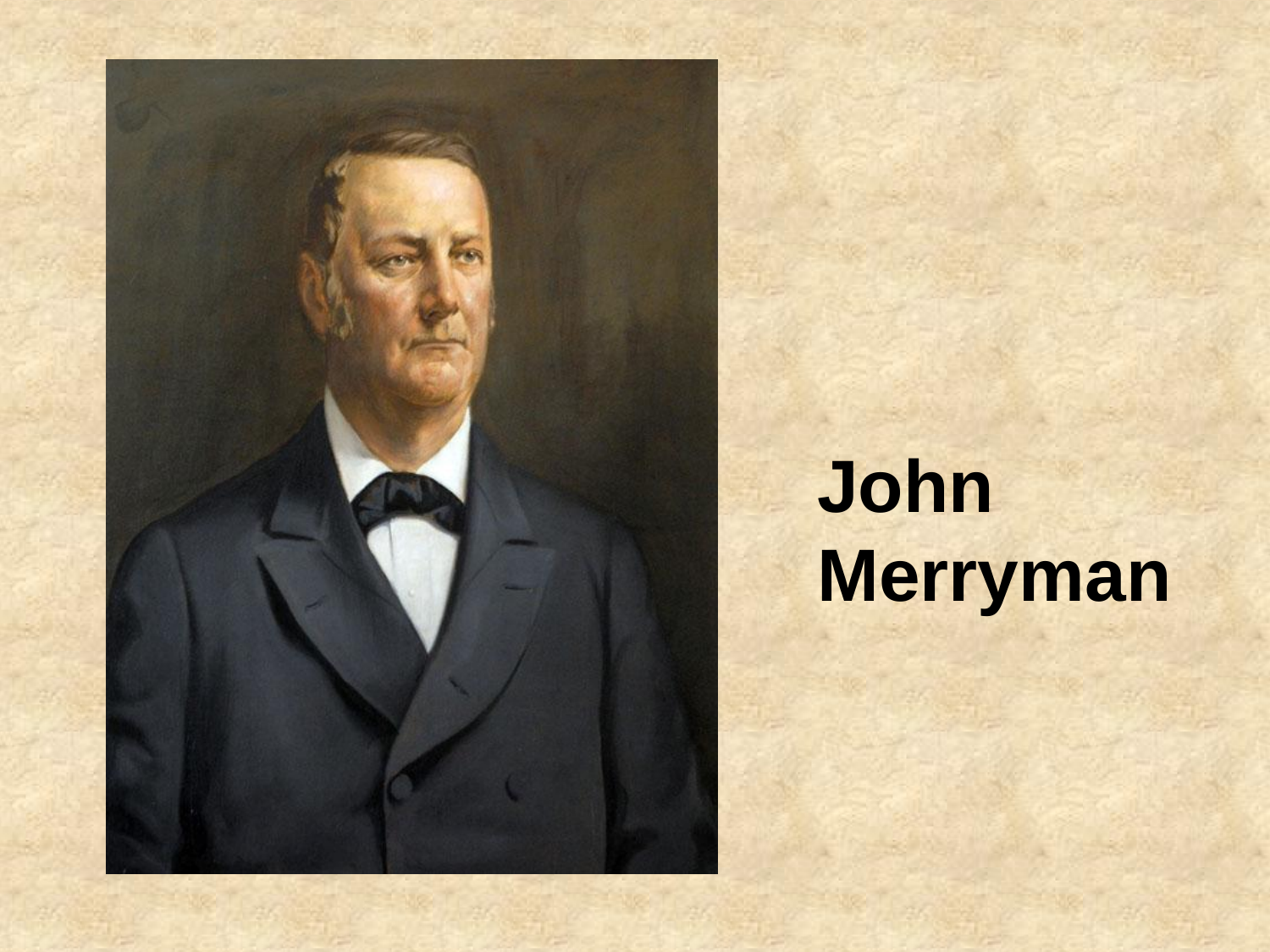#### **Fort McHenry**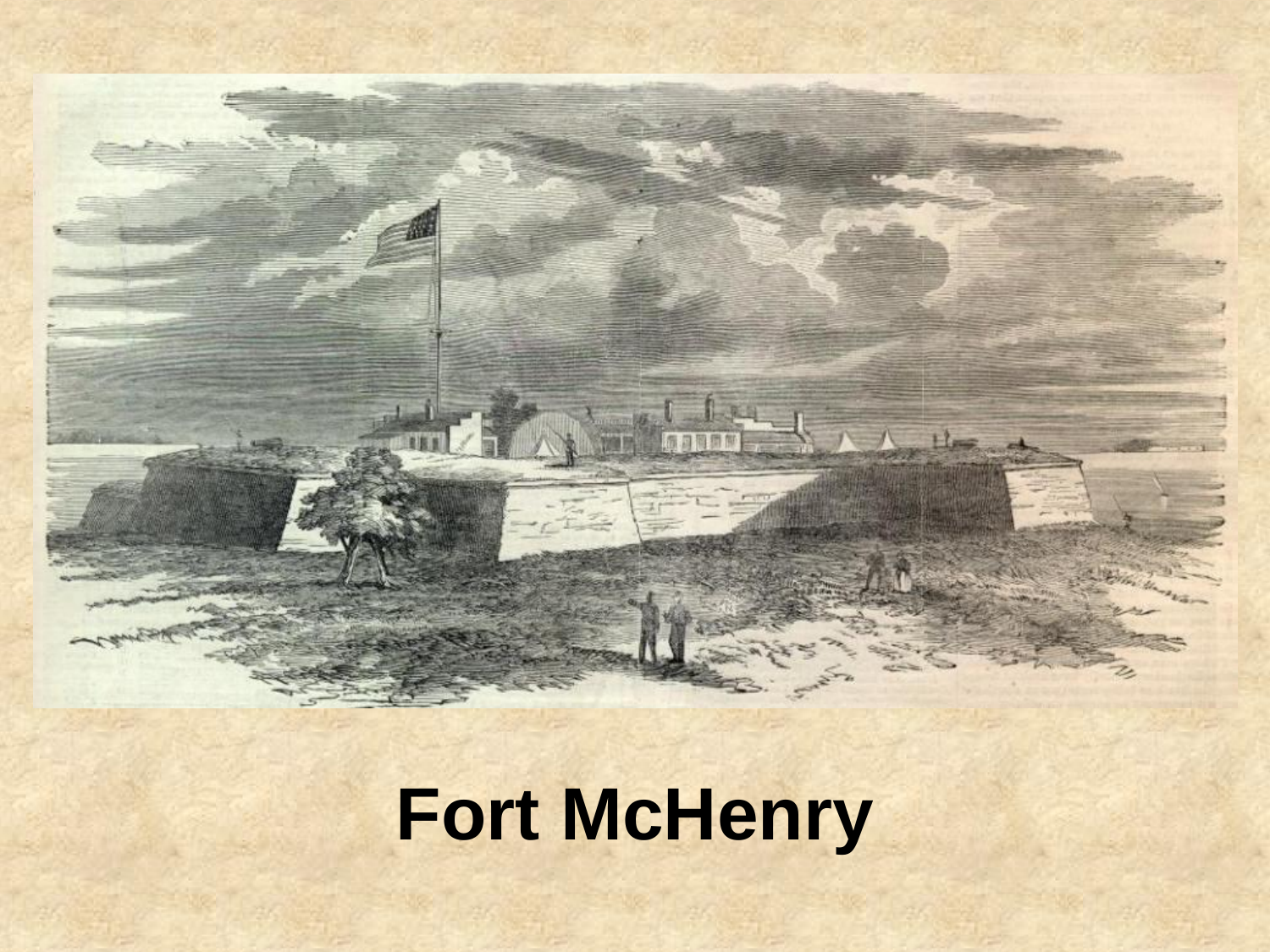# **Roger Taney**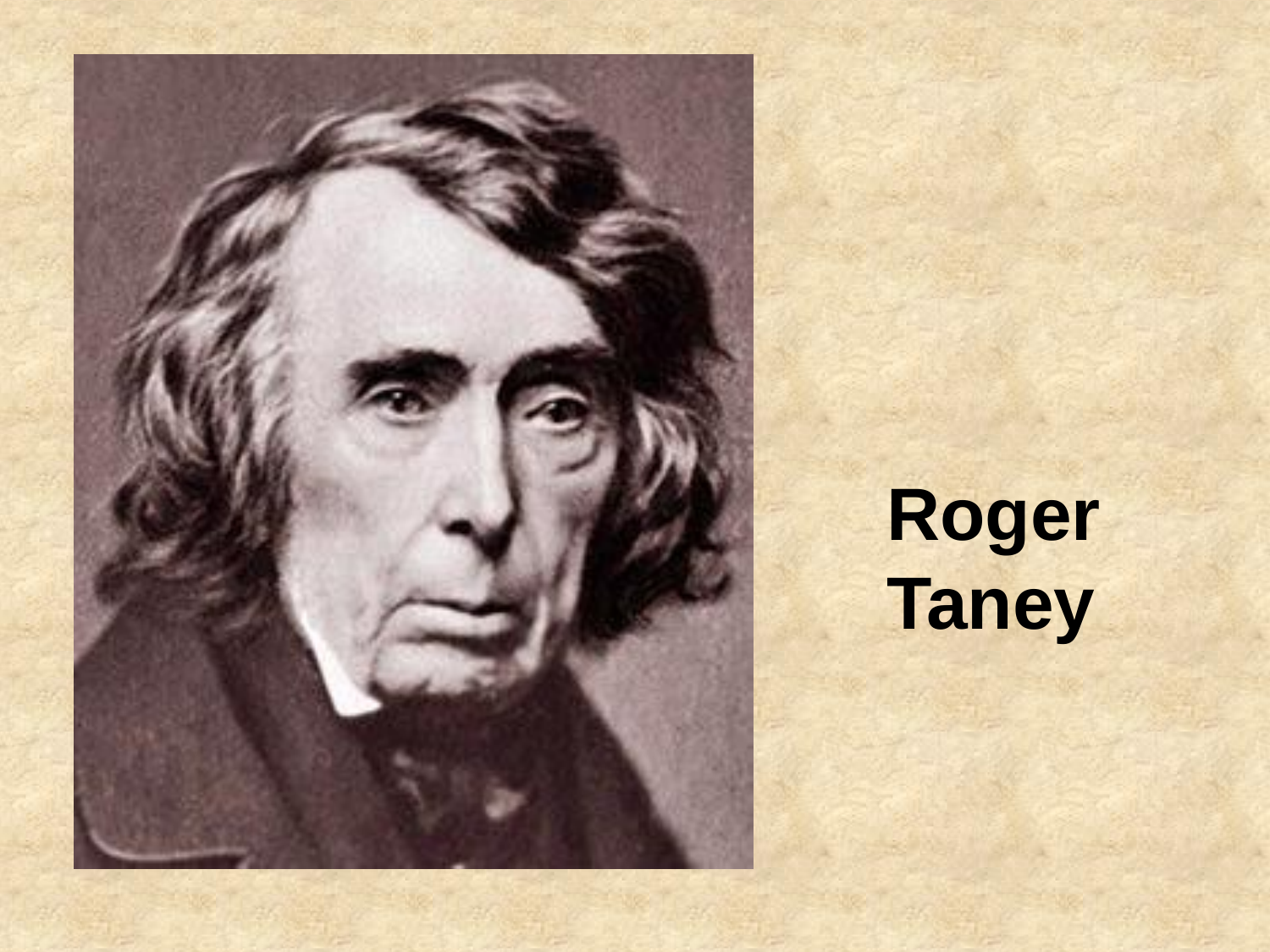# *… are all the laws but one to go unexecuted, and the government itself go to pieces, lest that one be violated? …*

**Abraham Lincoln, Message to Congress (July 4, 1861)**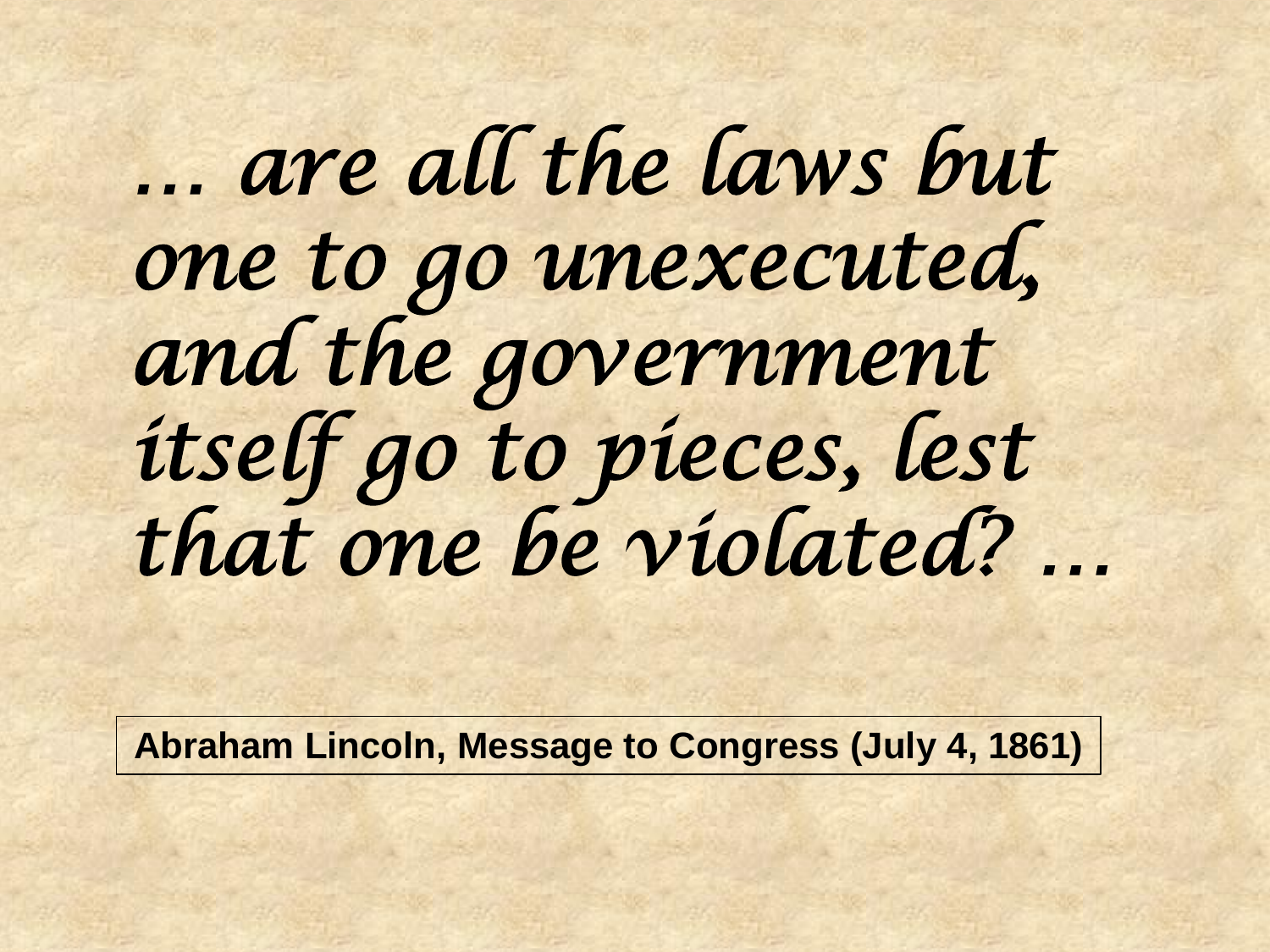*By the President of the United States of America: A Proclamation* 

*Whereas it has become necessary to call into service not only volunteers, but*  also portions of the militia of the States by draft in order to suppress the *insurrection existing in the United States, and disloyal persons are not adequately restrained by the ordinary processes of law from hindering this measure and from giving aid and comfort in various ways to the insurrection;* 

*Now, therefore, be it ordered, first, that during the existing insurrection, and as a necessary measure for suppressing the same, all Rebels and Insurgents, their aiders and abettors, within the United States, and all persons discouraging volunteer enlistments, resisting militia draft, or guilty of any disloyal practice, affording aid and comfort to Rebels against the authority of the United States, shall be subject to martial law and liable to trial and punishment by Courts Martial or military commission:* 

*Second. That the Writ of Habeas Corpus is suspended in respect to all persons arrested, or who are now, or hereafter during the rebellion shall be, imprisoned in any fort, camp, arsenal, military prison, or other place of confinement by any military authority or by the sentence of any Court Martial or Military Commission.* 

**Proclamation No. 94 (Sept. 24, 1862)**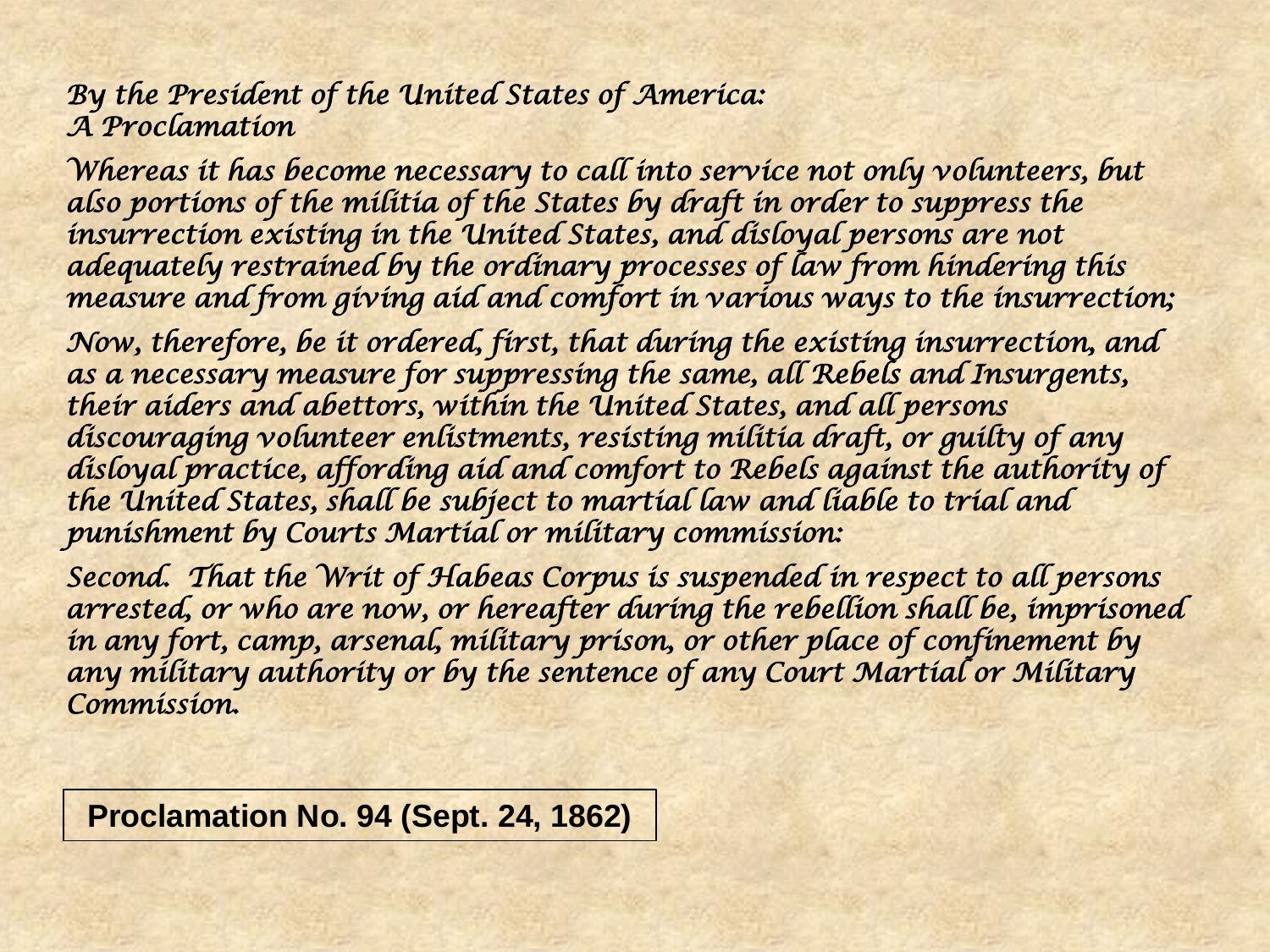

# **William Seward**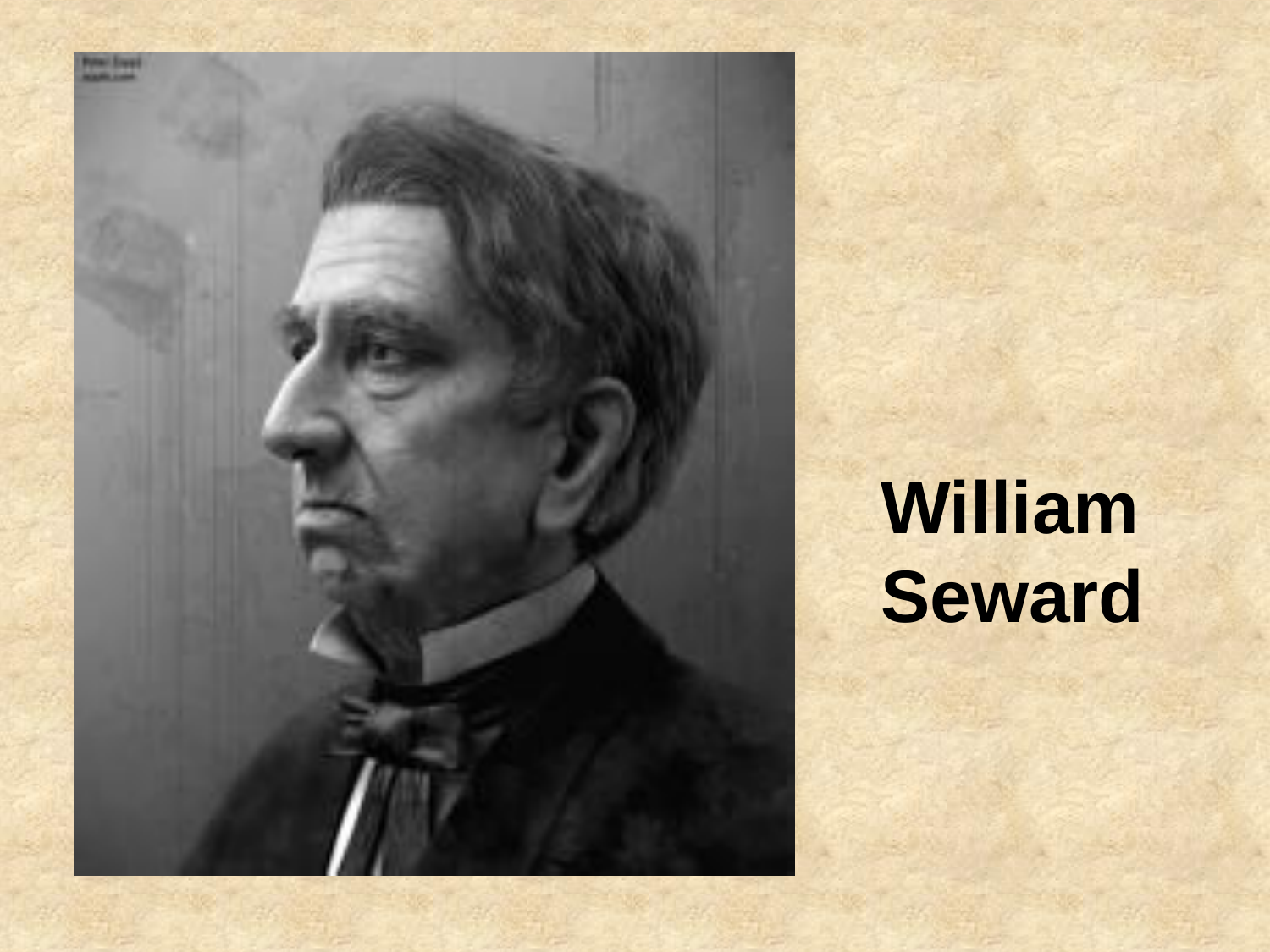

# **Edwin Stanton**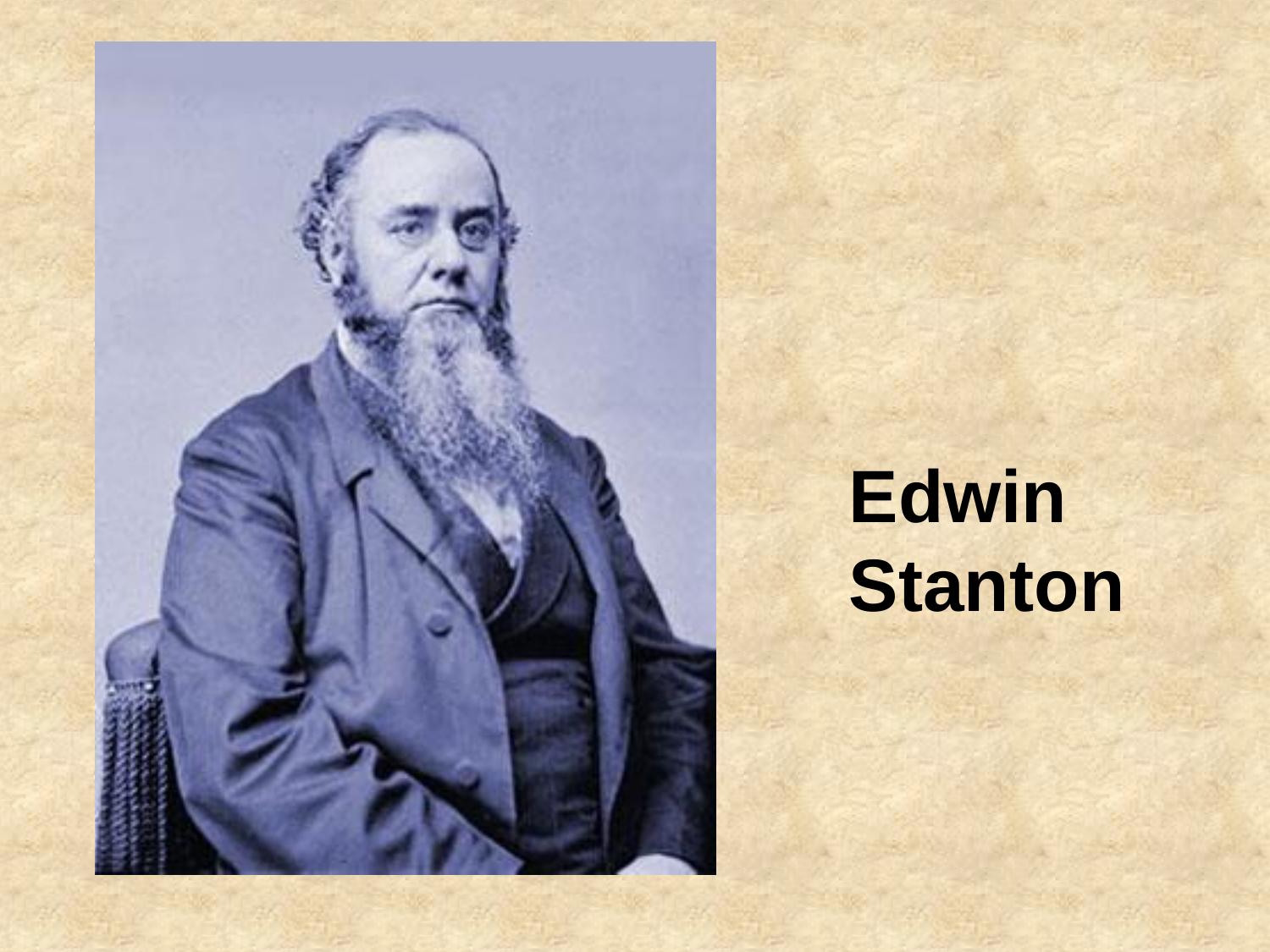

#### **Clement Vallandigham**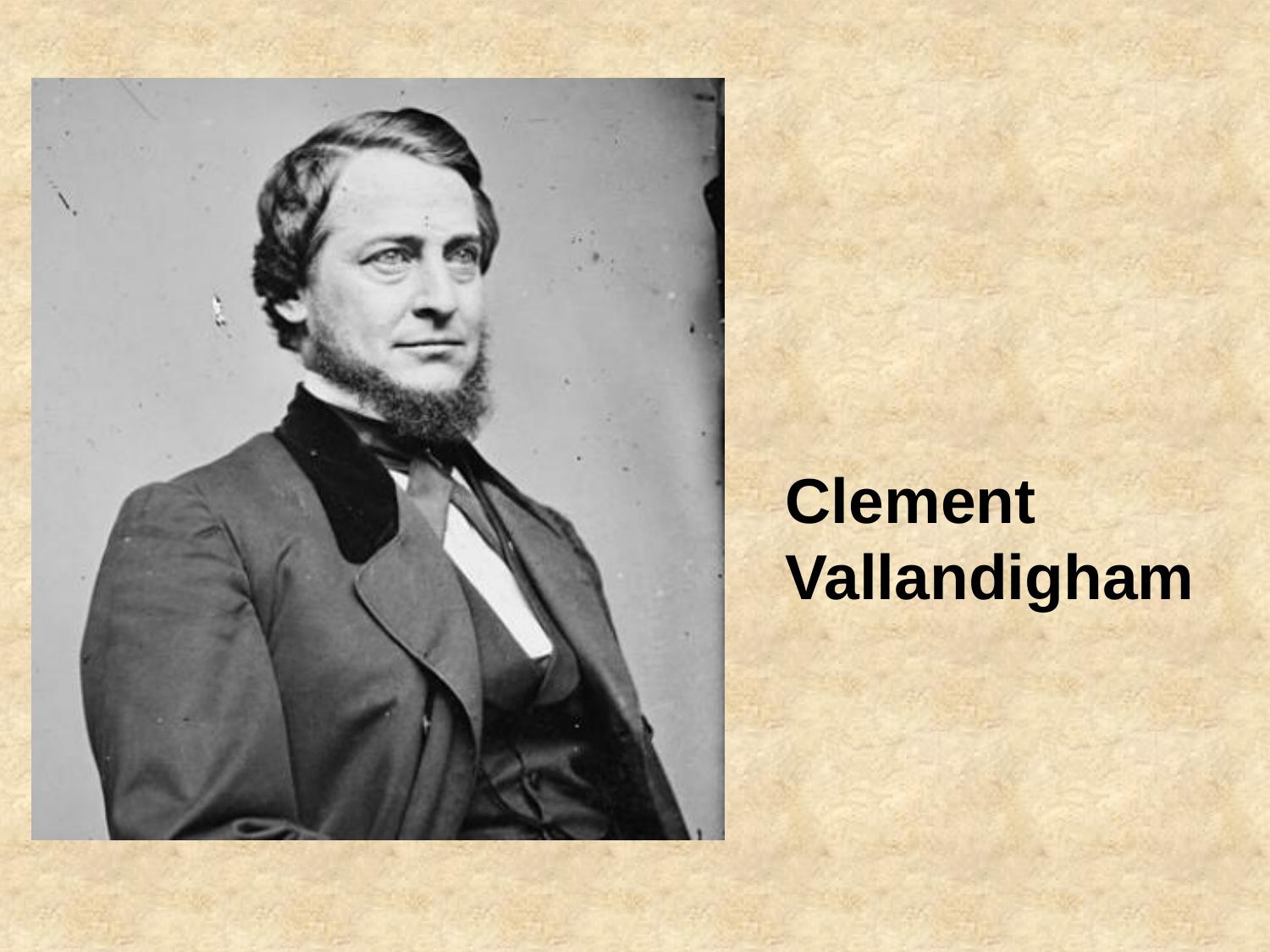

### **Ambrose Burnside**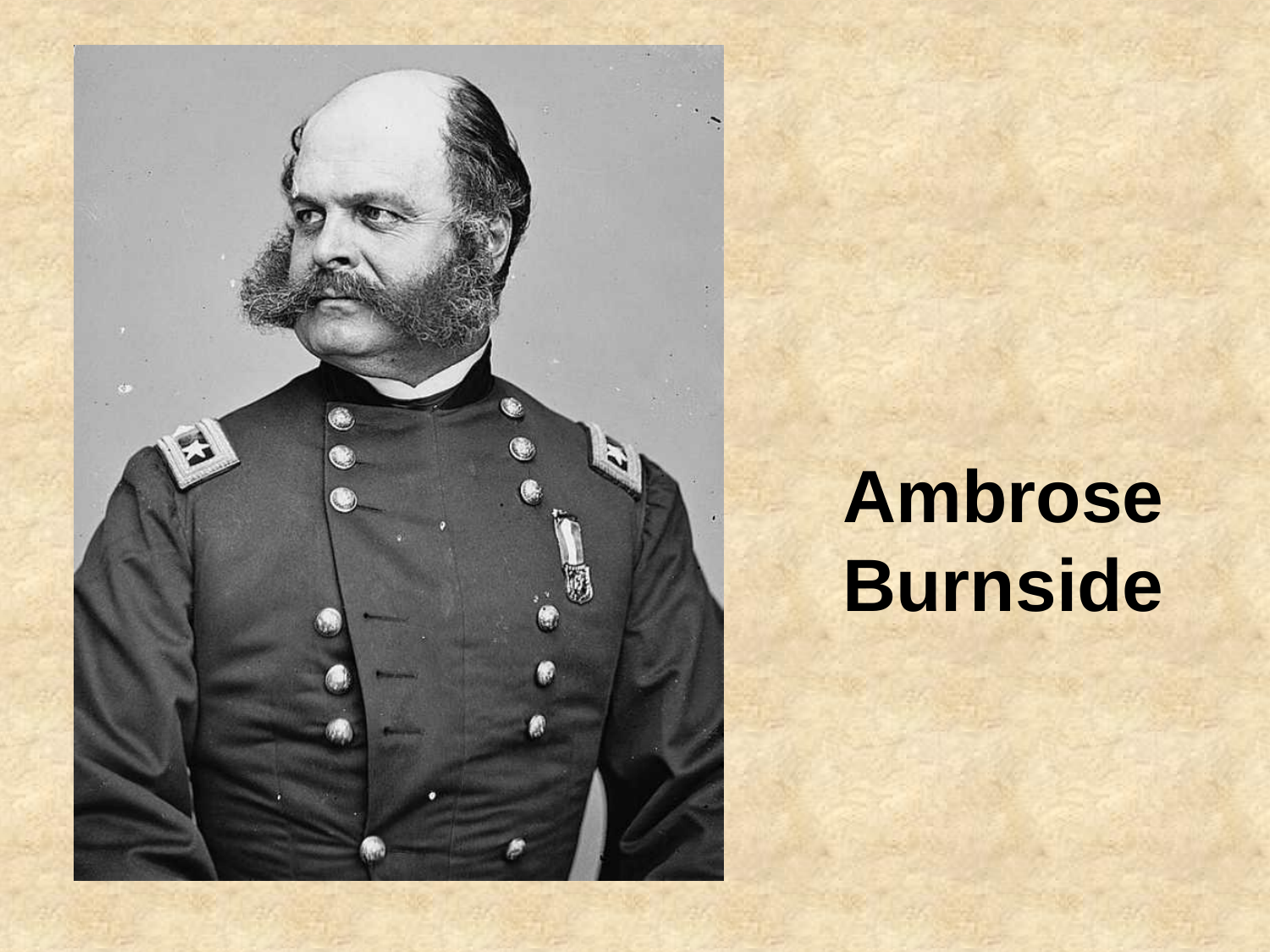

# **Lambdin Milligan**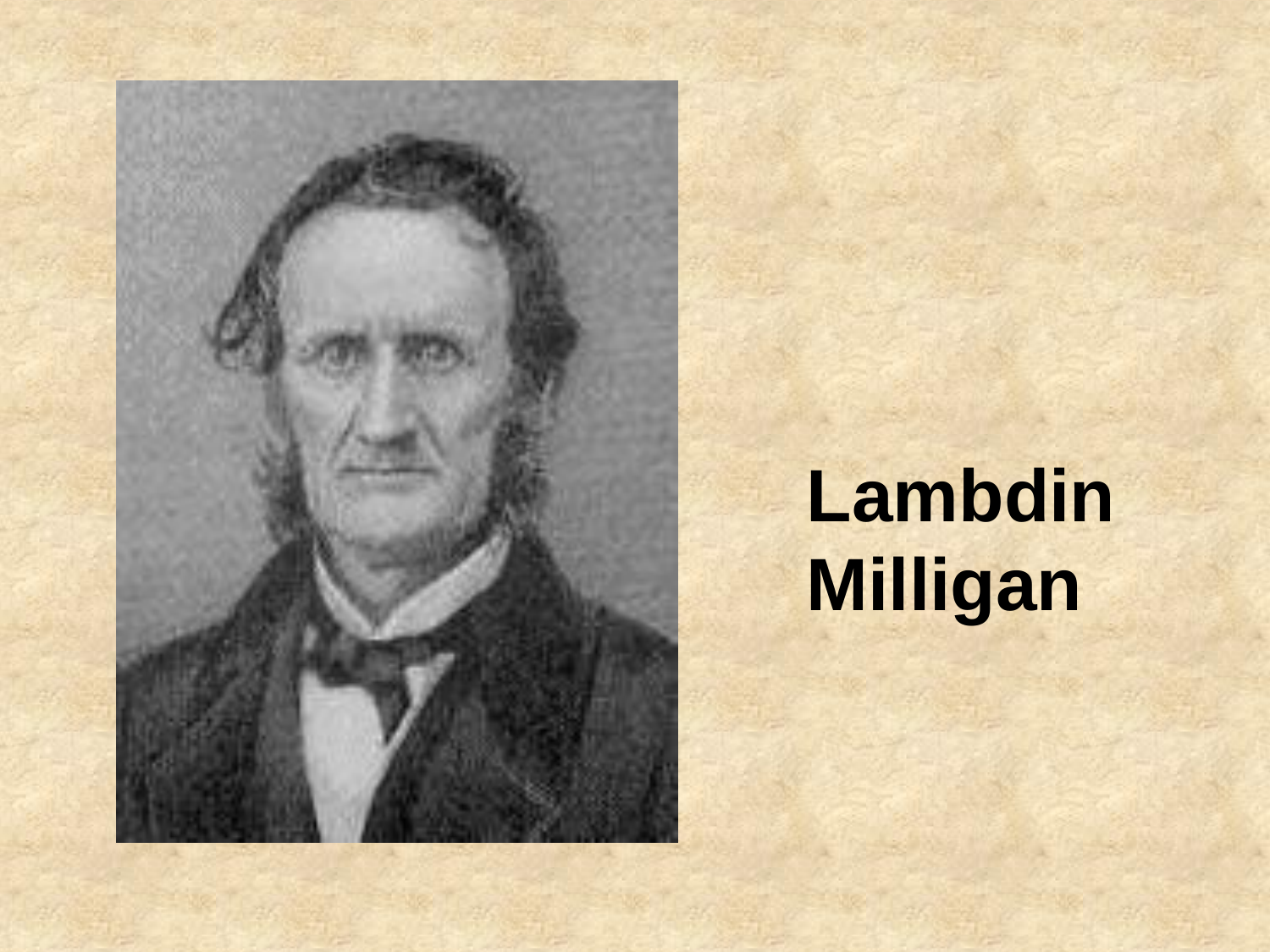

# **Salmon Chase**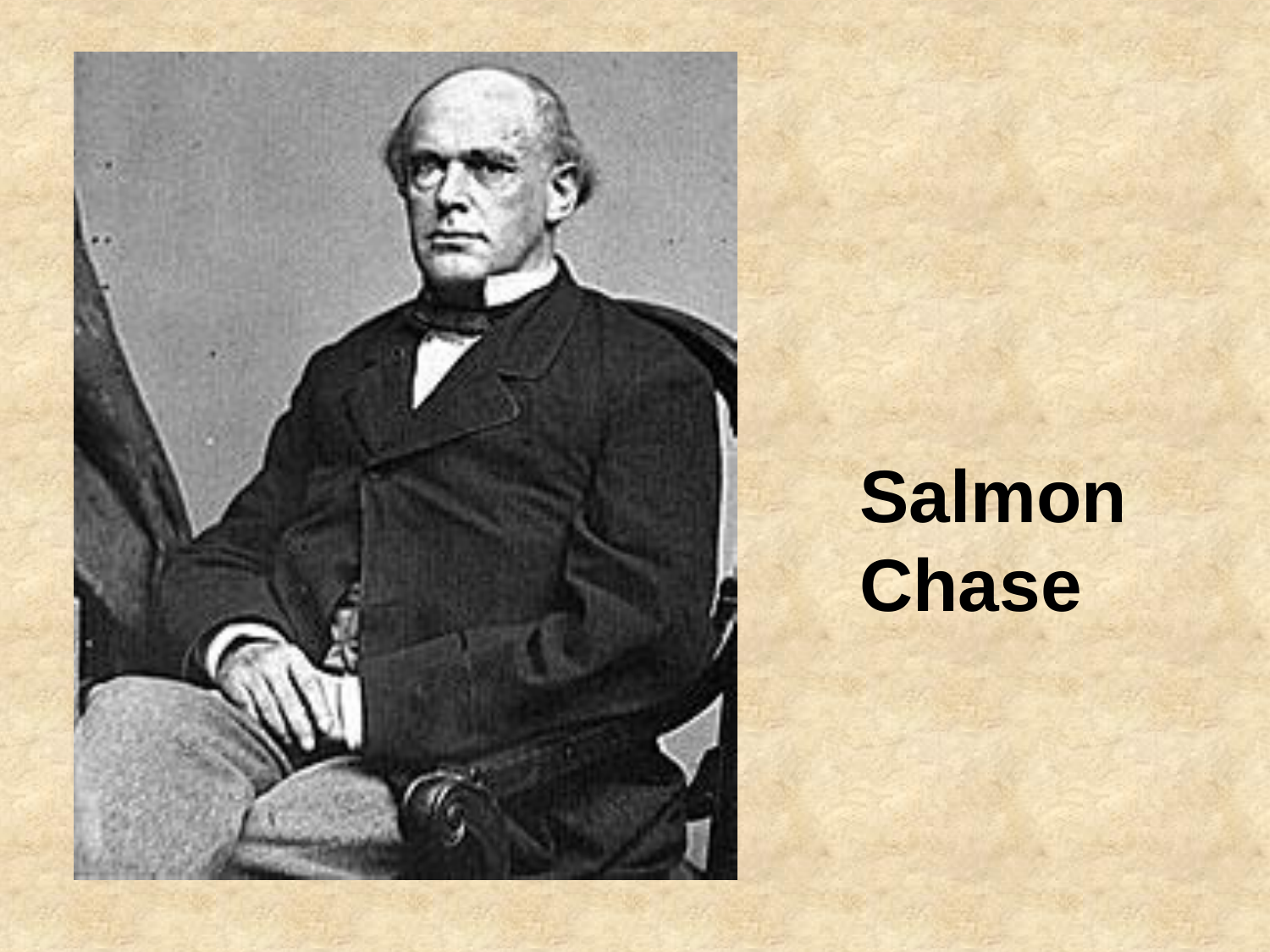

### **Benjamin Butler**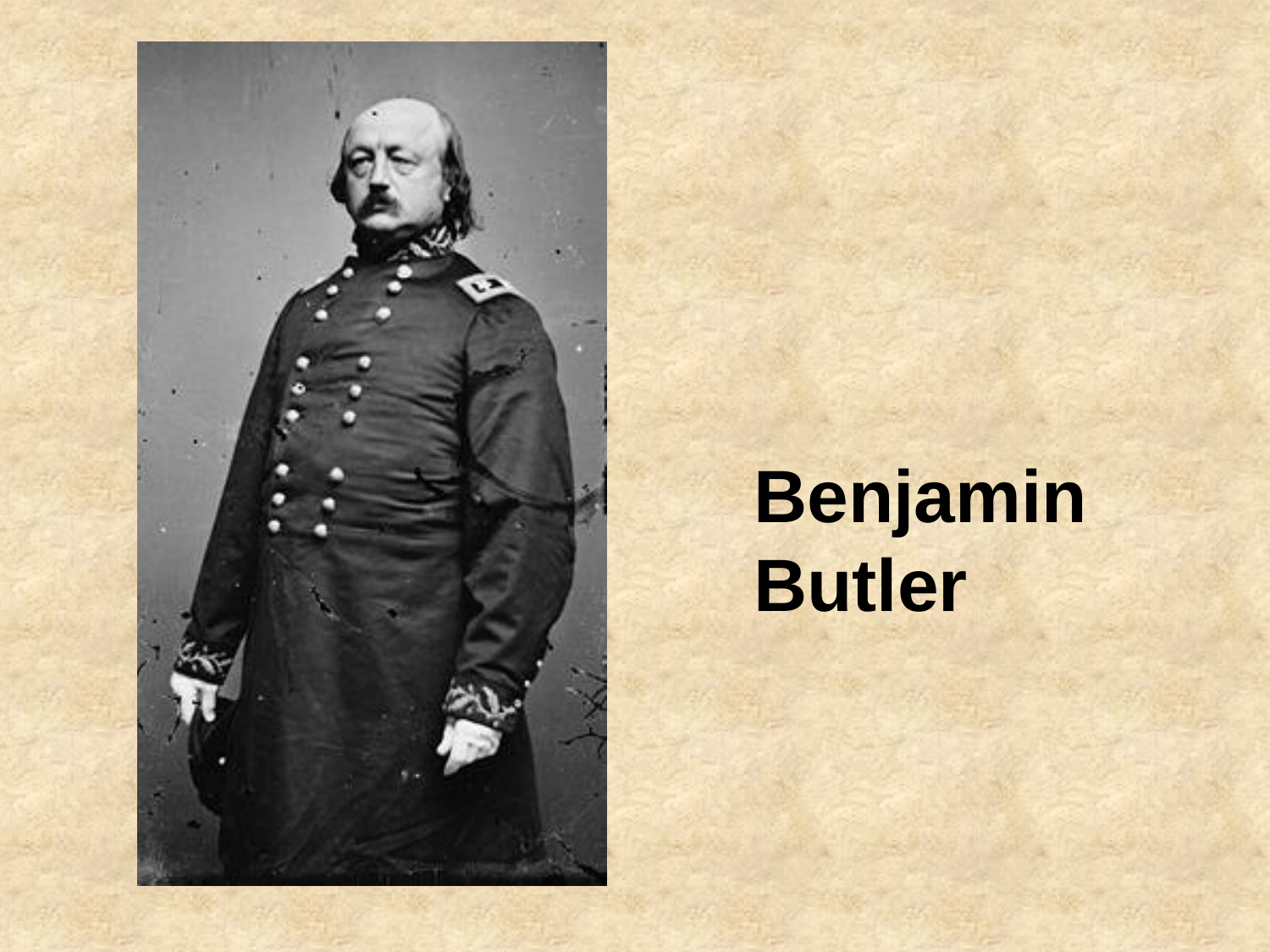

# **James Garfield**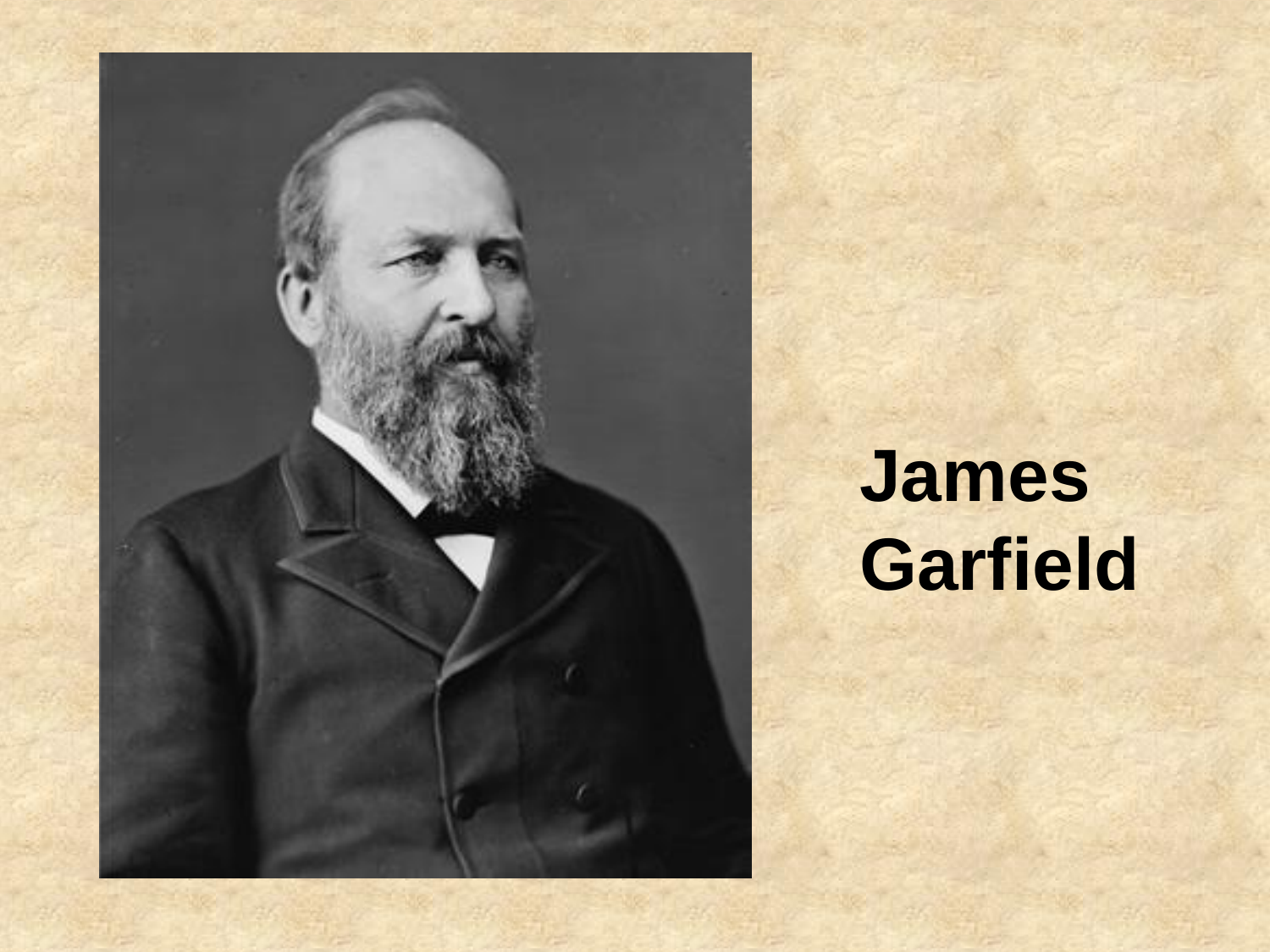

# **David Dudley Field**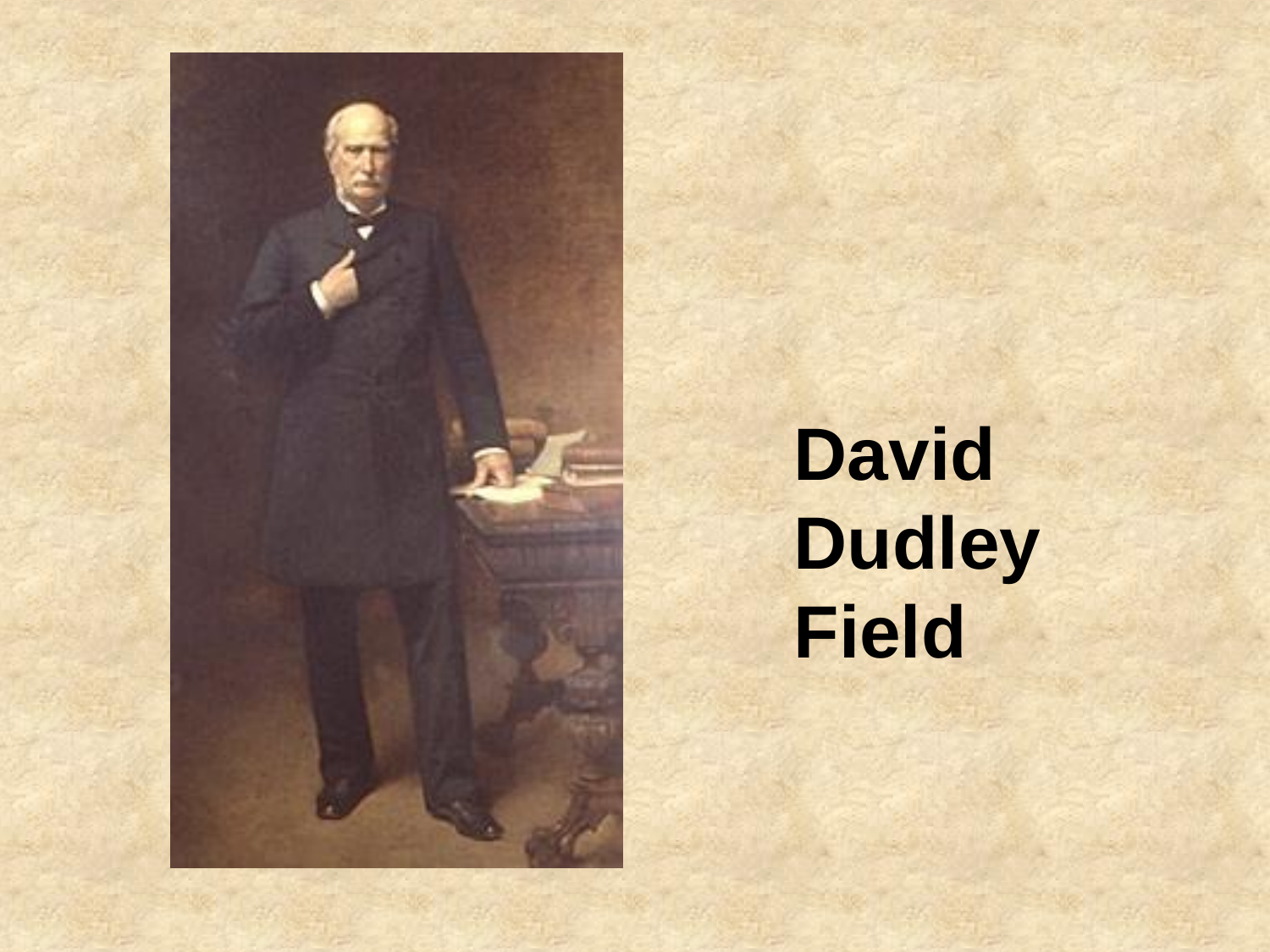# **David Davis**